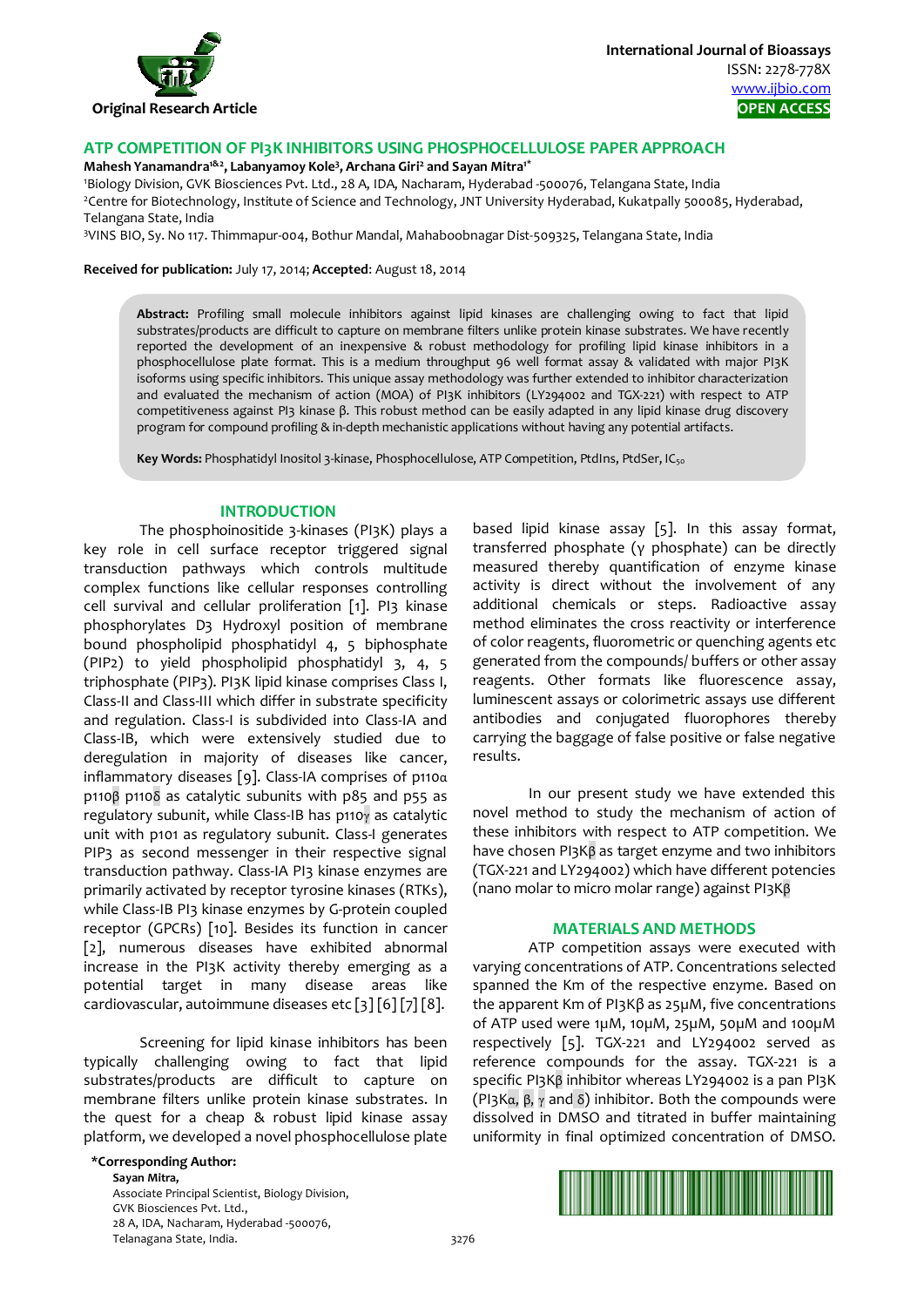Starting concentrations of both inhibitors were selected as per the  $IC_{50}$  generated at apparent ATP Km and fixed for ATP competition studies.

Experiments were carried out as described earlier [5]. Briefly, 1µg per well pre-sonicated lipid mix (PIP + PS) at 1:1 ratio was used as substrate for the enzyme assay. Reactions were carried out using 50ng of enzyme and incubated for 2 hours at 30 degrees with gentle shaking in regular incubator. Reaction was terminated using stop solution (1:1 methanol: 1 N HCl) incubating 10 min at room temperature. The total reaction volume was transferred to pre-equilibrated phosphocellulose plates. Plates were washed for three times on vacuum manifold to remove unbound radioactivity. Microscint was added to the dried plates and read in a Top Count Radioactivity plate reader. Percentage inhibitions were calculated and  $IC_{50}$ s were generated for all the ATP concentrations deduced from Graph pad Prism software [Figure 1A and 1B].



**Figure 1A:** ATP competition of LY94002 against PI3Kβ



**Figure 1B:** ATP competition of TGX-221 against PI3Kβ

### *IC50 curves data for LY294002 and TGX-221 at different ATP concentrations:*

Different concentrations of ATP (1µM, 10µM, 25μM, 50μM and 100μM): 5μCi  $\lceil \gamma P^{32} \rceil$  ATP per reaction, PIP2: PI = 1µg/well, Temperature: 30 degrees, Enzyme concentration: 50ng/well/reaction in 50µl volume, Time for the reaction: 2 hours, Buffer: MOPS: Reaction was

carried in 96 well plates: DRC were generated in Graph Pad Prism software.

# **RESULTS AND DISCUSSION**

Majority of the kinase inhibitors discovered till date are known to be ATP competitive in nature [4]. At a certain concentration of ATP, stoichiometric amount of inhibitor is required to displace ATP from the enzyme's ATP binding pocket. This requirement increases proportionally with increase in ATP concentration and displays an increase in IC50 of the test compound. We successfully demonstrated the ATP competition in phosphocellulose plate format.

Although existing lipid kinase assay platforms are used for automated routine screening; nevertheless these methodologies have limitation in inhibitor characterization because of multiple interfering agents such as antibodies, tracers, enzymes etc. in the supplied reagents, which might alter the true inhibitor property & thereby make the inhibitor characterization virtually impossible. In our previous report, we studied the enzyme assay development and kinetics in detail with known inhibitors & validated against all PI3K isoforms which is amicable for routine screening campaign. In our present study the ATP competition property of the two PI3 kinase inhibitors (TGX-221 and LY294002) having IC50s ranging from nano molar to micro molar range were examined using the phosphocellulose paper binding technology [5].

Our present findings demonstrated robust  $IC_{50}$ s for the known competitive PI3K inhibitors (TGX-221 and LY294002 both tested against PI3Kβ) at different concentrations of ATP.  $IC_{50}$ s for both inhibitors at different ATP concentrations were tabulated [Table 1A and 1B]. The detection mode being radioactive and direct, an excellent slope is maintained even within a limited range of ATP variation. This sensitivity is unique to this methodology and hasn't been demonstrated in other assay methods to our knowledge [Figure 1C and 1D]. Additionally, it's very difficult to study the substrate competition with potent compounds which are in nano molar range. Phosphocellulose paper radioactive based assay does not have this limitation and nano molar compounds can be studied for mechanism of action (MOA) and  $distinct$  IC<sub>50</sub>s generated at different ATP concentrations. In the present study, PI3K beta specific nano molar compound TGX-221 was investigated with the present phosphocellulose format & provided insights on ATP competition [FIGURE: 1B and 1D]. Additionally, LY294002 which is in micro molar range also demonstrated ATP competition [FIGURE: 1A and 1C]. In the process of drug discovery, when compounds are designed to study SAR, it's very essential to know mechanism of compound inhibition. Very fine SAR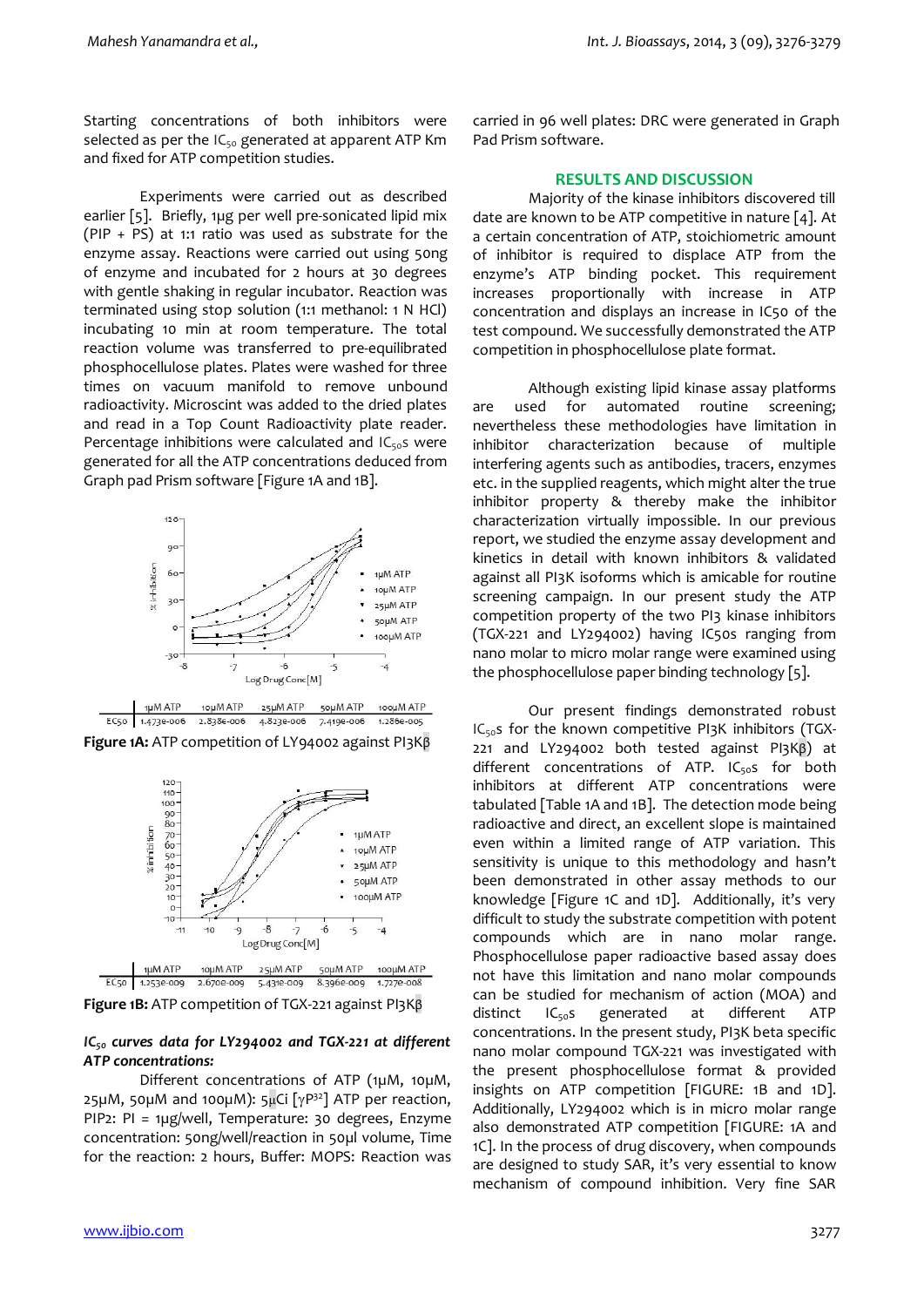changes can be easily identified as this methodology is radioactivity based & inherently very sensitive. This in turn helps driving the medicinal chemistry efforts involved in a programme into the right direction.

Table 1A: IC<sub>50</sub> values of LY294002 against PI3Kβ at different ATP concentrations

| <b>ATP Concentrations</b> | $IC_{50}$ in $µM$ |
|---------------------------|-------------------|
| 1 µM ATP                  | 1.47              |
| 10 µM ATP                 | 2.83              |
| 25 µM ATP                 | 4.8               |
| 50 µM ATP                 | 7.4               |
| 100 µM ATP                | 12.86             |

Table 1B: IC<sub>50</sub> values of TGX-221 against PI3Kβ at different ATP concentrations



**Figure 1C:** ATP competition PI3Kβ inhibition with LY94002



**Figure 1D:** ATP competition of PI3Kβ inhibition with TGX-221

# Linearity graphs showing IC<sub>50</sub>s of LY294002 and TGX-221 *against PI3Kβ*

Linear regression graphs were plotted taking ATP concentrations in X-axis and  $IC_{50}$  values in Y-axis in Graph pad Prism software.

In luminescence, fluorescence, HTRF & other platforms, investigating compound properties require multiple rounds of optimizations as there are a lot of interfering factors. The assay needs to be restandardized for appropriate concentrations of the interfering agents (antibodies, fluorescent tracers etc.). Present phosphocellulose methodology does not require further optimization steps as it is known to be direct method (PIP3 detection). Like any other screening assay, good signal/ background (S/B) is essential to get robust results. For radioactive assay, S/B is dependent on  $\lceil \gamma P^{32} \rceil$  ATP and this should be used fresh.

## **CONCLUSION**

Radioactive assays are direct and gold standard. The phosphocellulose paper assay method proved a highly sensitive, cost effective, medium throughput profiling platform & fared well in inhibitor property characterization experiments providing appreciable information in dissecting the possible ATP competition. This unique phosphocellulose paper based assay methodology has the potential to provide insights into the compound mechanism of action and can be effectively included in the screening cascade of any lipid kinase drug discovery programme, particularly the ones dealing with PI3Ks.

# **REFERENCES**

- 1. Vanhaesebroeck B, Stephens L and Hawkins P, PI3K signalling: the path to discovery and understanding. Nature Reviews Molecular Cell Biology, 2012, 13, 195-203.
- 2. Akinleye A, Avvaru P, Furqan M, Song Y, and Liu D, Phosphatidylinositol 3-kinase (PI3K) inhibitors as cancer therapeutics. Journal of Hematology and Oncology, 2013, 6, 88.
- 3. Blajecka K, Borgstrom A and Arcaro A, Phosphatidylinositol 3-kinase isoforms as novel drug targets. Currents Drug Targets, 2011, 12, 1056- 81.
- 4. Zhang J, Yang PL and Gray NS, Targeting cancer with small molecule kinase inhibitors. Nature Reviews Cancer, 2009, 9, 28-39.
- 5. Yanamandra M, Kole L, Giri A and Mitra S, Development of phosphocellulose paper-based screening of inhibitors of lipid kinases: case study with PI3Kbeta. Analytical Biochemistry, 2014, 449, 132-8.